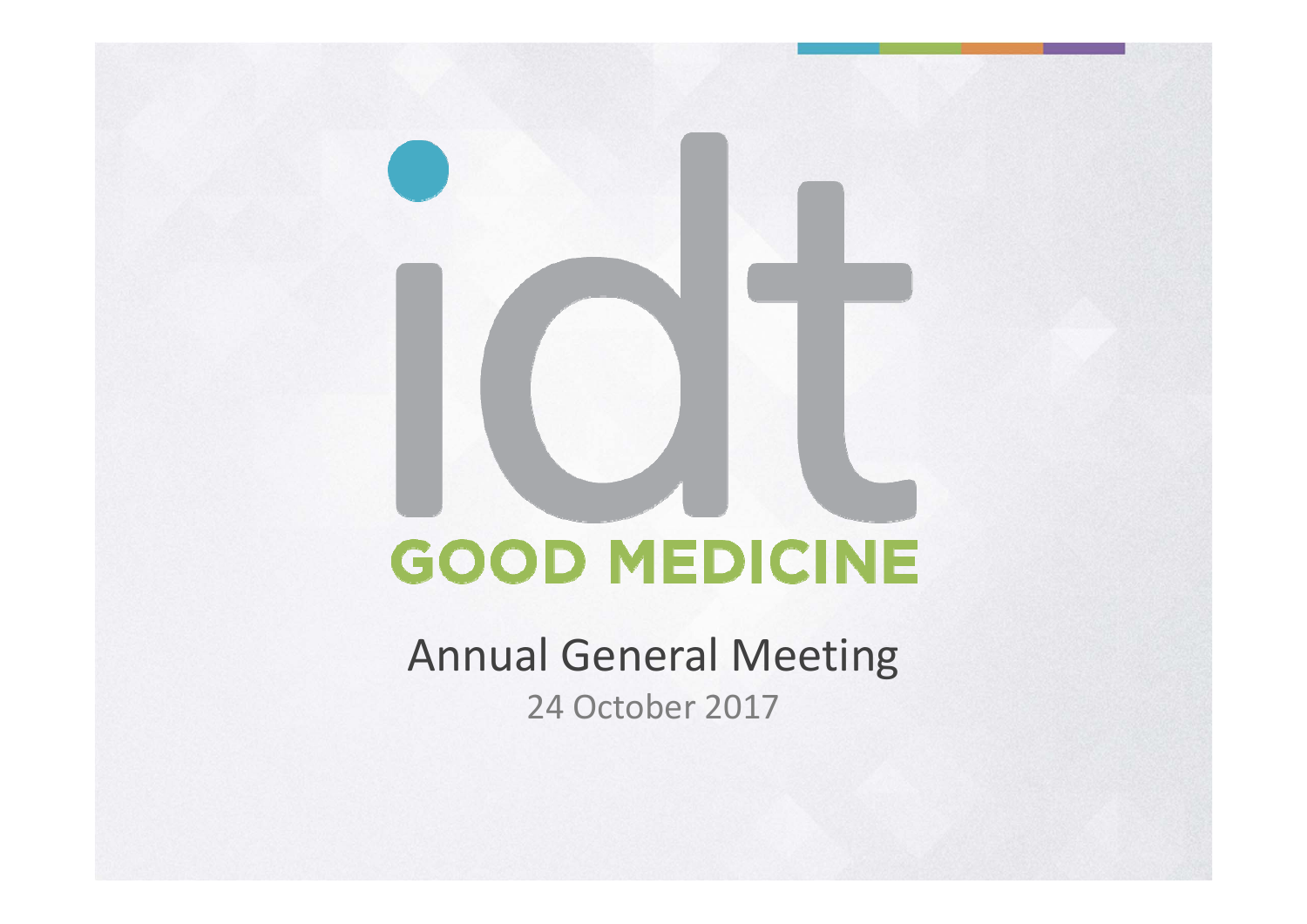# **Today's Meeting**

- •**Presentation**
- •**Questions**
- • **Formal meeting**
	- •**resolutions (poll)**
- • **Meeting adjourns for counting of votes**
	- •**refreshments**
	- •**Directors available for discussion**
- • **Meeting resumes**
	- **report results of poll**

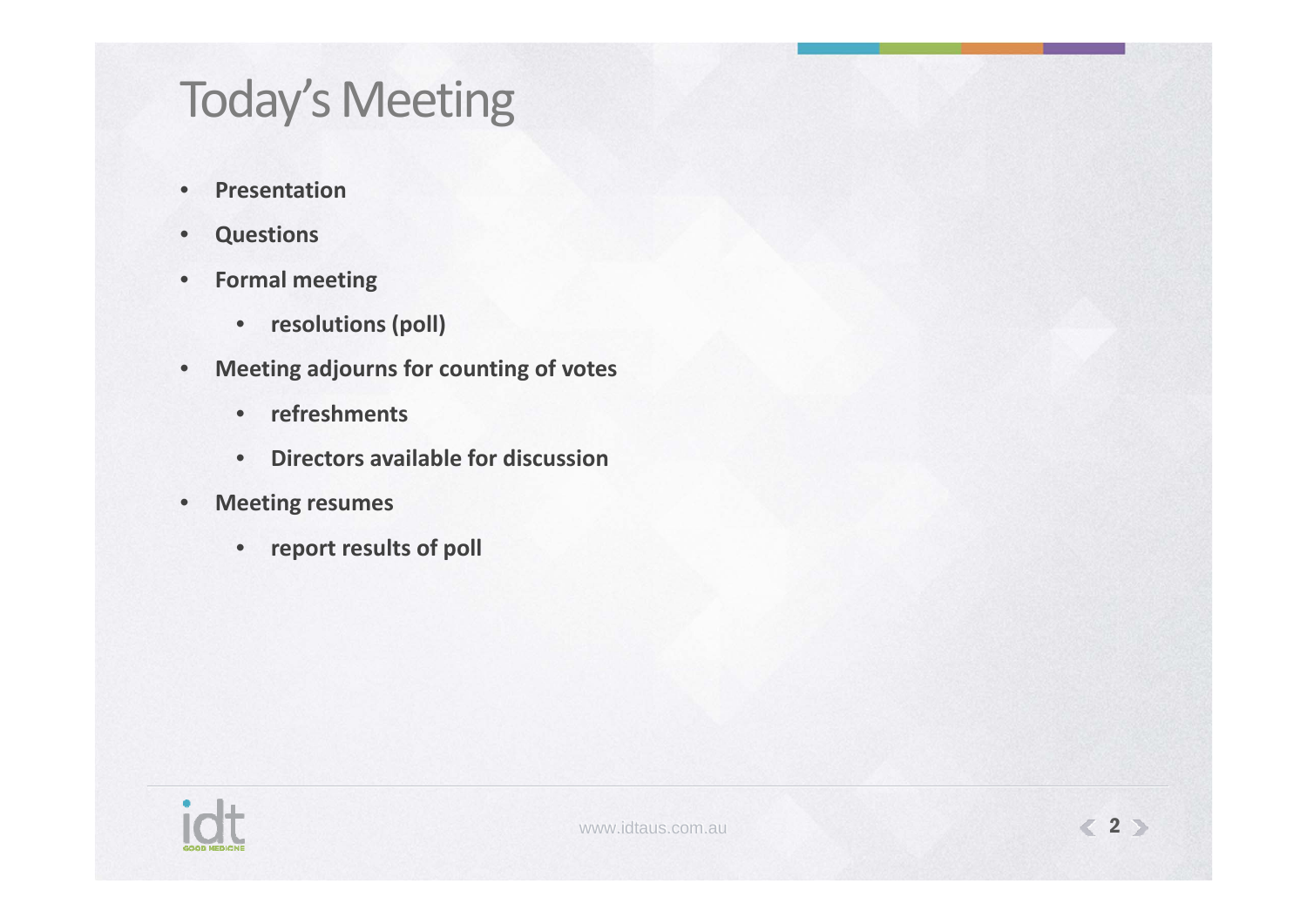## Today's Presentation

- •**Financial results**
- •**Revenue streams**
- • **Business overview**
	- •**API manufacture**
	- **Contract development**
	- $\bullet$ **Generics**
	- •**CMAX**
- • **Confronting the issues**
	- •**execution**
	- •**efficiency**
	- •**planning**
	- **CEO/Restructure**
- **Outlook**



www.idtaus.com.au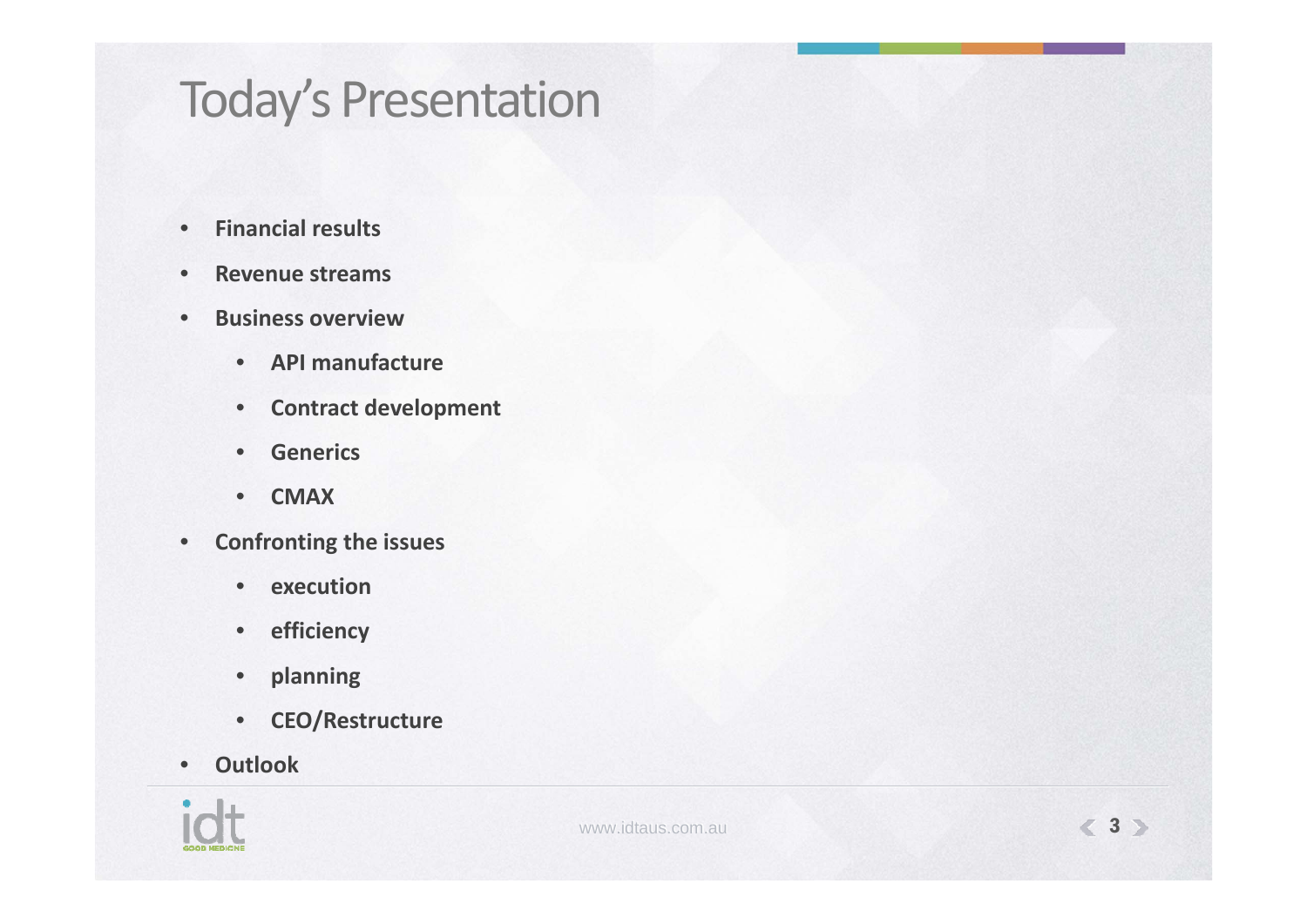#### Financial Results

| 2016<br>\$′000 | 2017<br>\$′000 |                                                 |
|----------------|----------------|-------------------------------------------------|
|                |                |                                                 |
| 7,611          | 9,543          | Revenue (excluding discontinued operations)     |
|                |                |                                                 |
| 1,261          | 1,953          | Raw materials                                   |
| 7,939          | 9,747          | <b>Employee benefits</b>                        |
| 2,117          | 2,163          | Depreciation and amortisation                   |
| 44             | 15             | Finance costs                                   |
|                | 7,622          | Impairment of intangibles                       |
| 2,208          | 2,889          | Other operating expenses                        |
|                |                |                                                 |
| 5,779          | 14,846         | Net loss before $tax$ - continuing operations   |
| 75             | 13,730         | Net profit before tax - discontinued operations |
|                |                |                                                 |
| 4,006          | 773            | Net loss after tax                              |

Cash on hand as at Jun 2017 \$8.4m, additional \$8m received from CMAX completion and R&D tax incentive

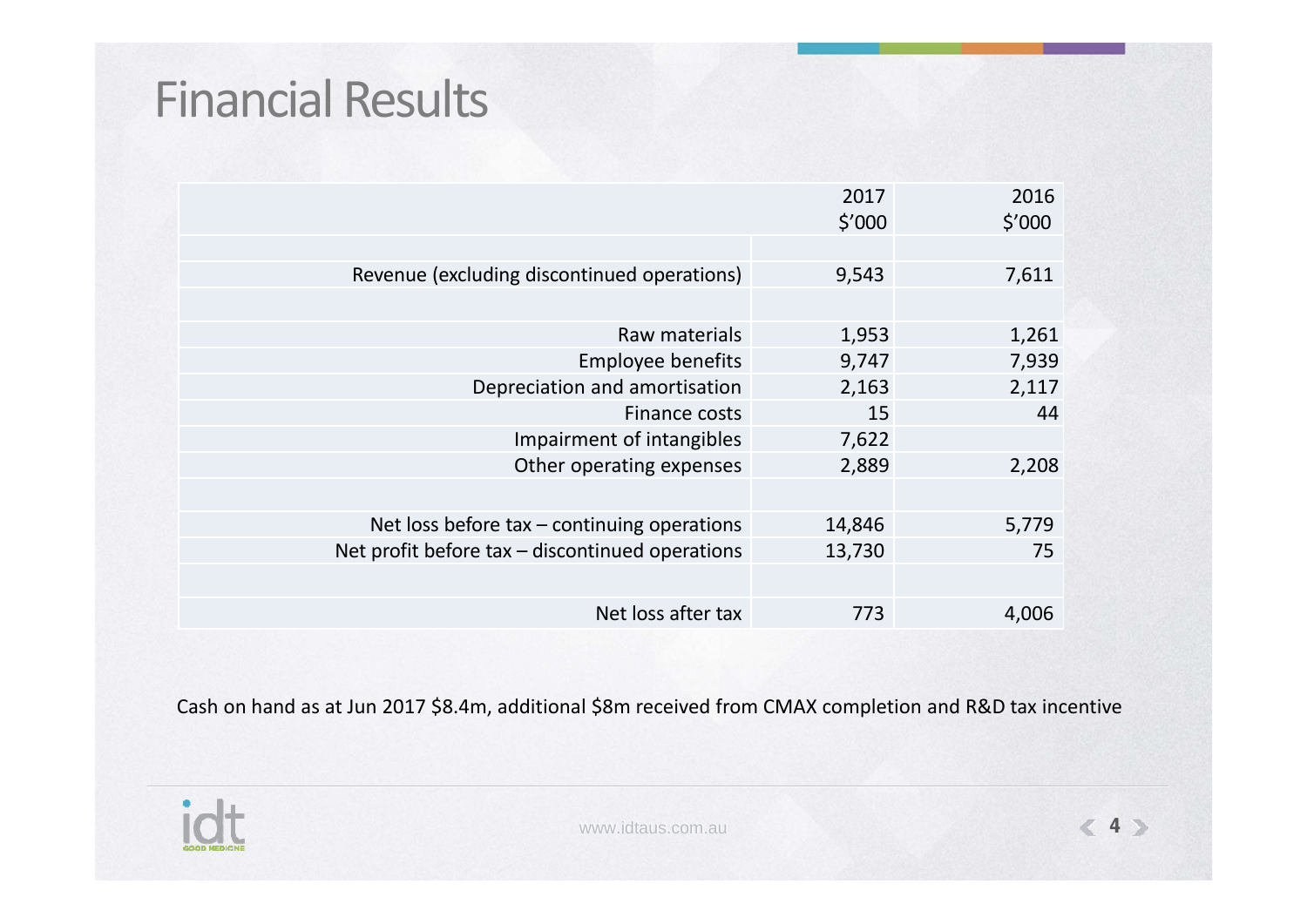## Revenue excluding CMAX (\$'000)





www.idtaus.com.au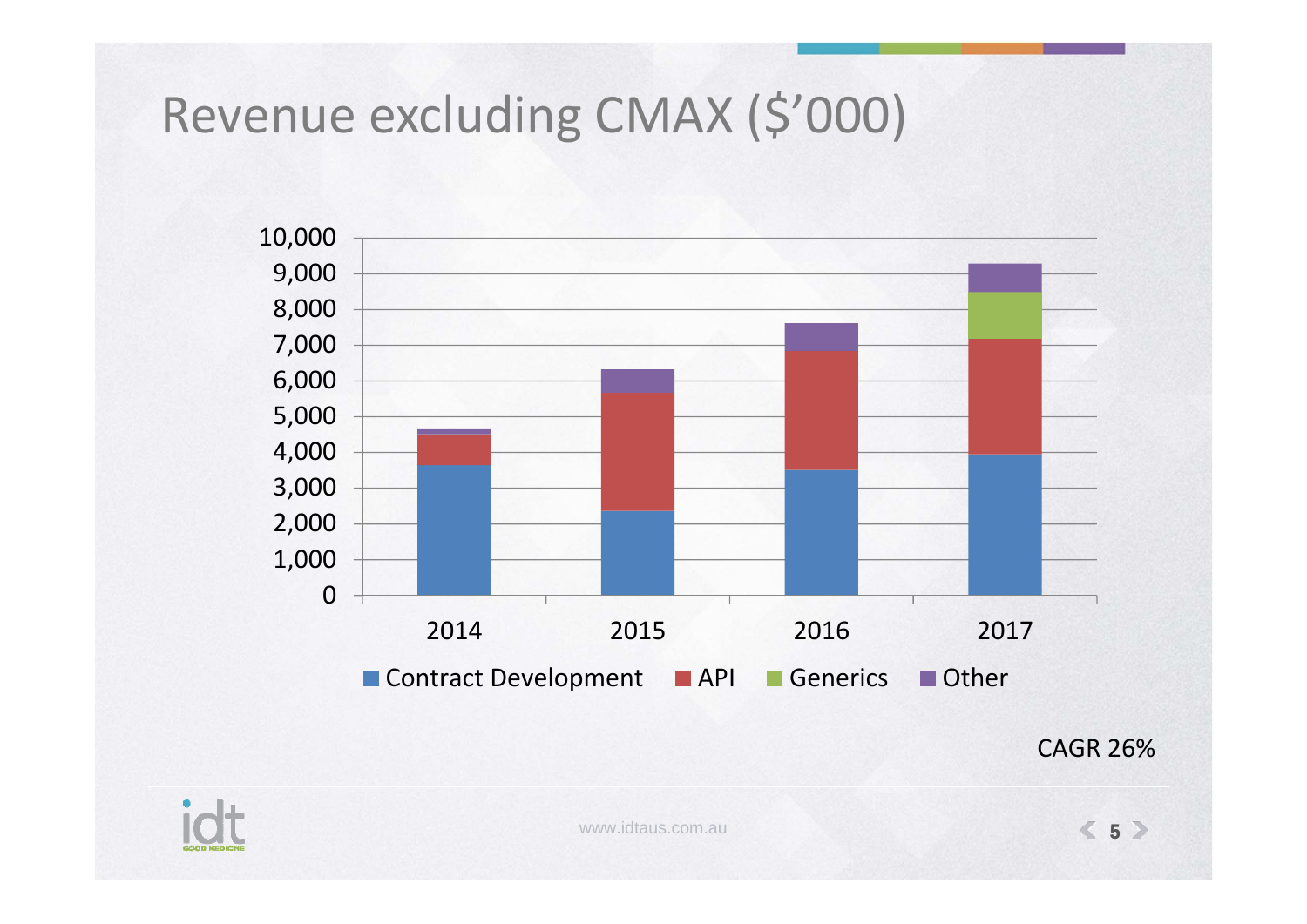### Contract Development

- Historically, good revenues but
	- elevated technical risk
	- client initiated variations
- Aiming for revenue growth with improved profitability
	- –more selective in projects accepted
	- focus on opportunities to generate ongoing API/FDF manufacturing revenues

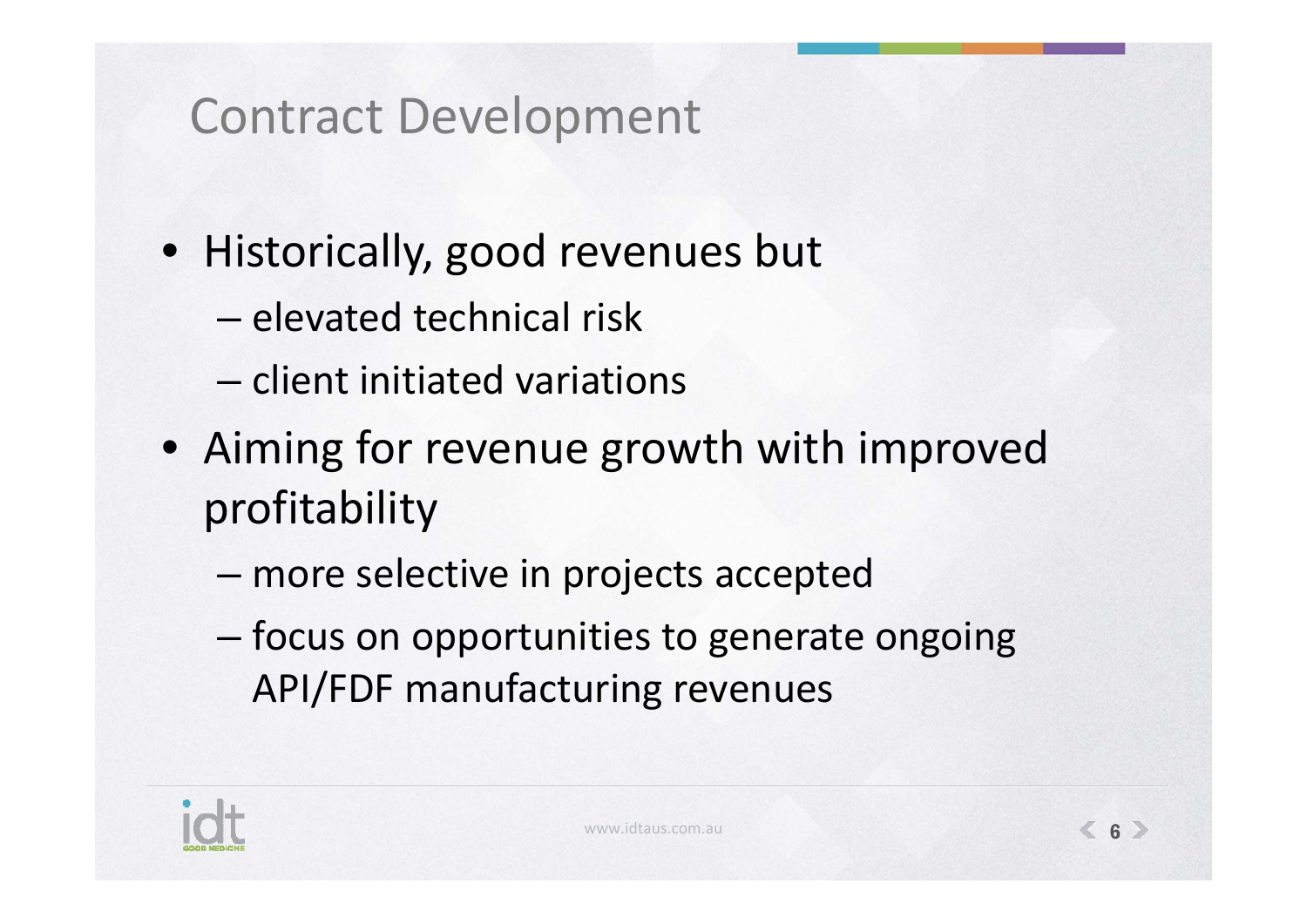# API Manufacture

- Revenues predictable but flat
- Base business continues with retention of existing customers
	- –timing of orders remains an issue, cyclical business
- Identification of new clients critical for long term revenue growth

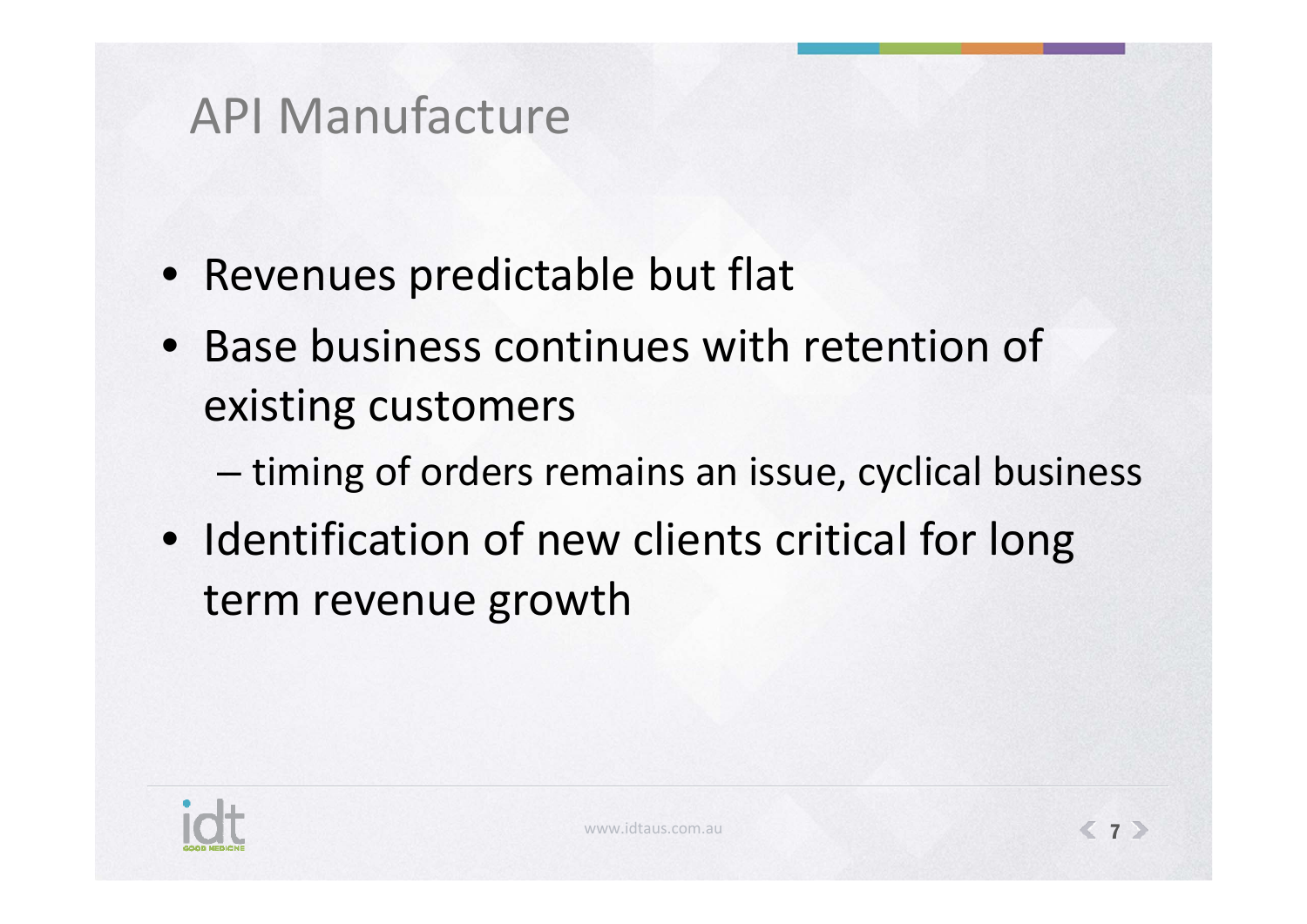#### Generics

- $\bullet$ Temozolomide launched in US (Mayne) October 16
- $\bullet$ • Pindolol launched in US (ANI) April 17
- $\bullet$ Doxazosin, Leucovorin, Mexiletine, Prazosin, Thiotepa in development
- $\bullet$  Delays in product launches
	- internal manufacturing and testing issues
		- major restructure responsibility, accountability, efficiencies
		- simplifying documentation
		- employment of specialist skills
		- equipment reliability, suitability, preventive maintenance
	- external regulatory (FDA)
- $\bullet$  Actions taken to improve scheduling/planning:
	- resource/facility utilisation
	- fixed 13 week schedule
	- visible performance measures
	- DIFOT

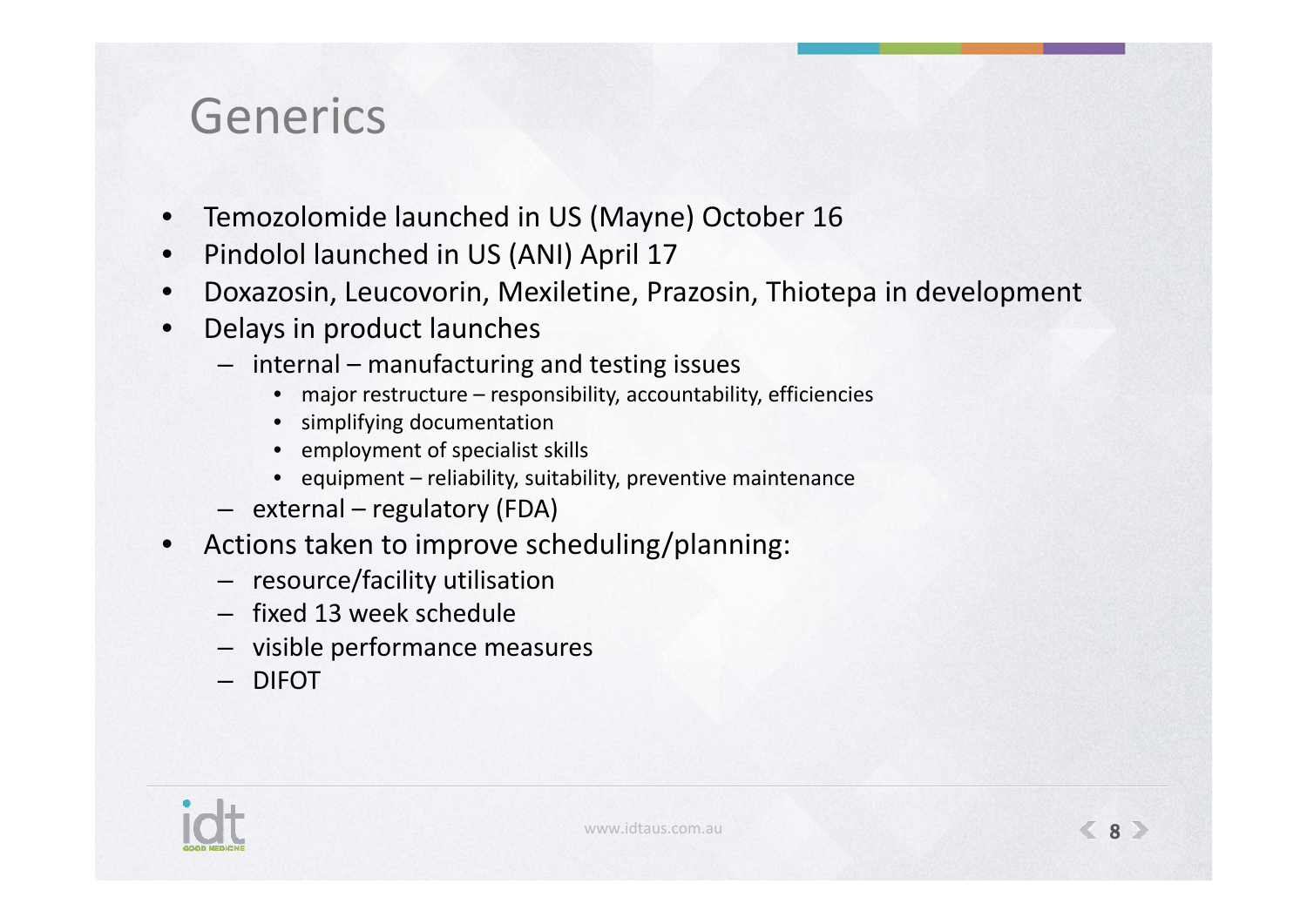#### Generics

- Marked acceleration in price erosion through increased competitor activity and customer consolidation is making this market increasingly difficult
	- $-$  recent major shift in market conditions
	- normally expect (and plan for) around 3‐5% annual decline, very recently more like 7‐10%
	- $-$  overall decline across portfolio since acquisition around 20%  $\,$ (range +20% to –60%)
- Reviewing portfolio to identify and prioritise most profitable products
	- some opportunities, but need to be more selective
	- –potential for internally generated products, eg Thiotepa
	- $-$  ongoing plan to reduce costs, both labour and materials, to stay ahead of cost curve

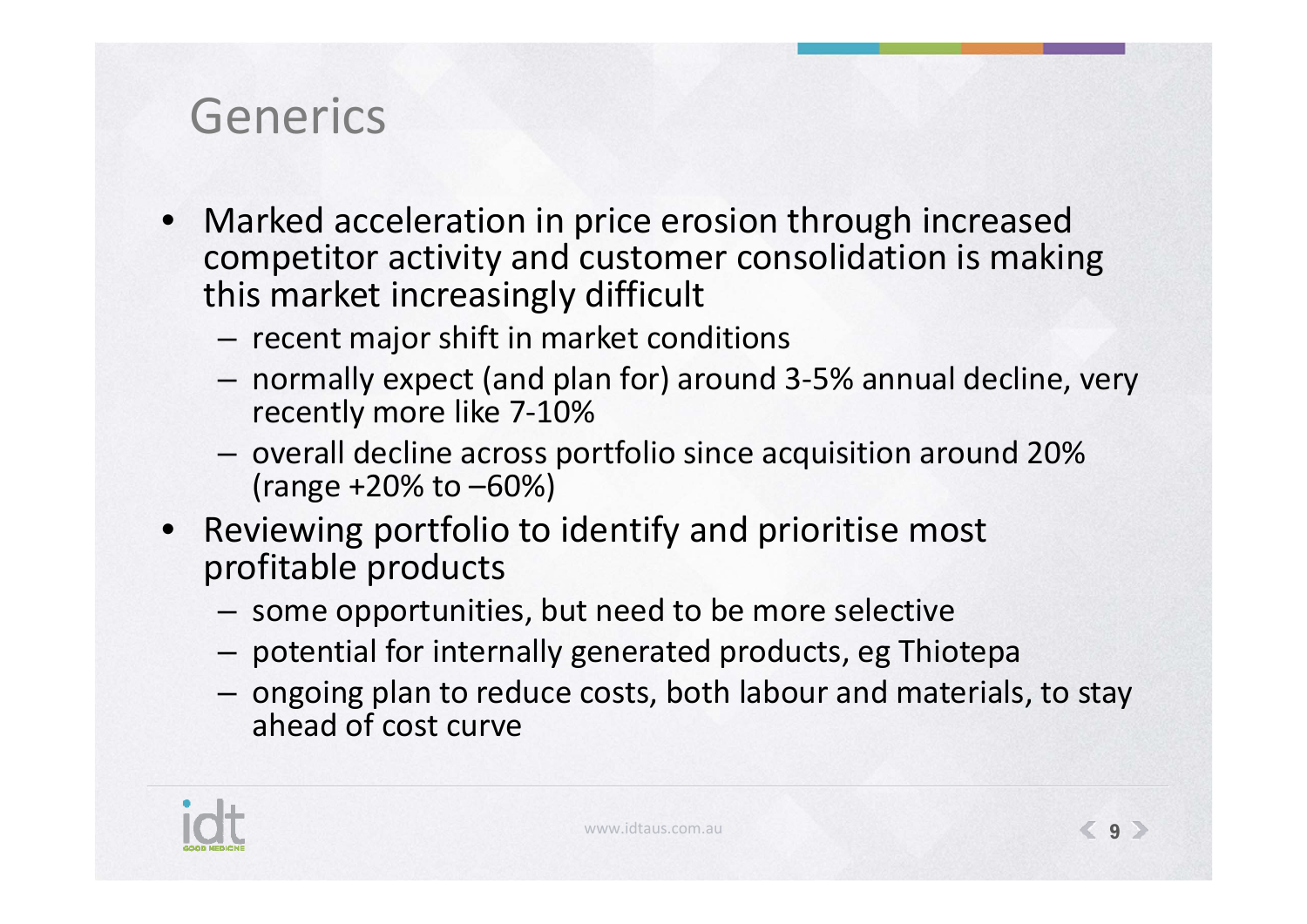# US Distributors

#### **ANI Pharma (NASDAQ:ANIP)**

- Located Minnesota, USA
- US wide distributioncapability
- Focus on specialty generics sales
- Aggressive market shares for their own products to date

#### **Mayne Pharma (ASX:MYN)**

- Located Salisbury, Australia and North Carolina, USA
- US wide distributioncapability
- Focus on specialty generics sales
- Good sales into specific channels such as HMOs

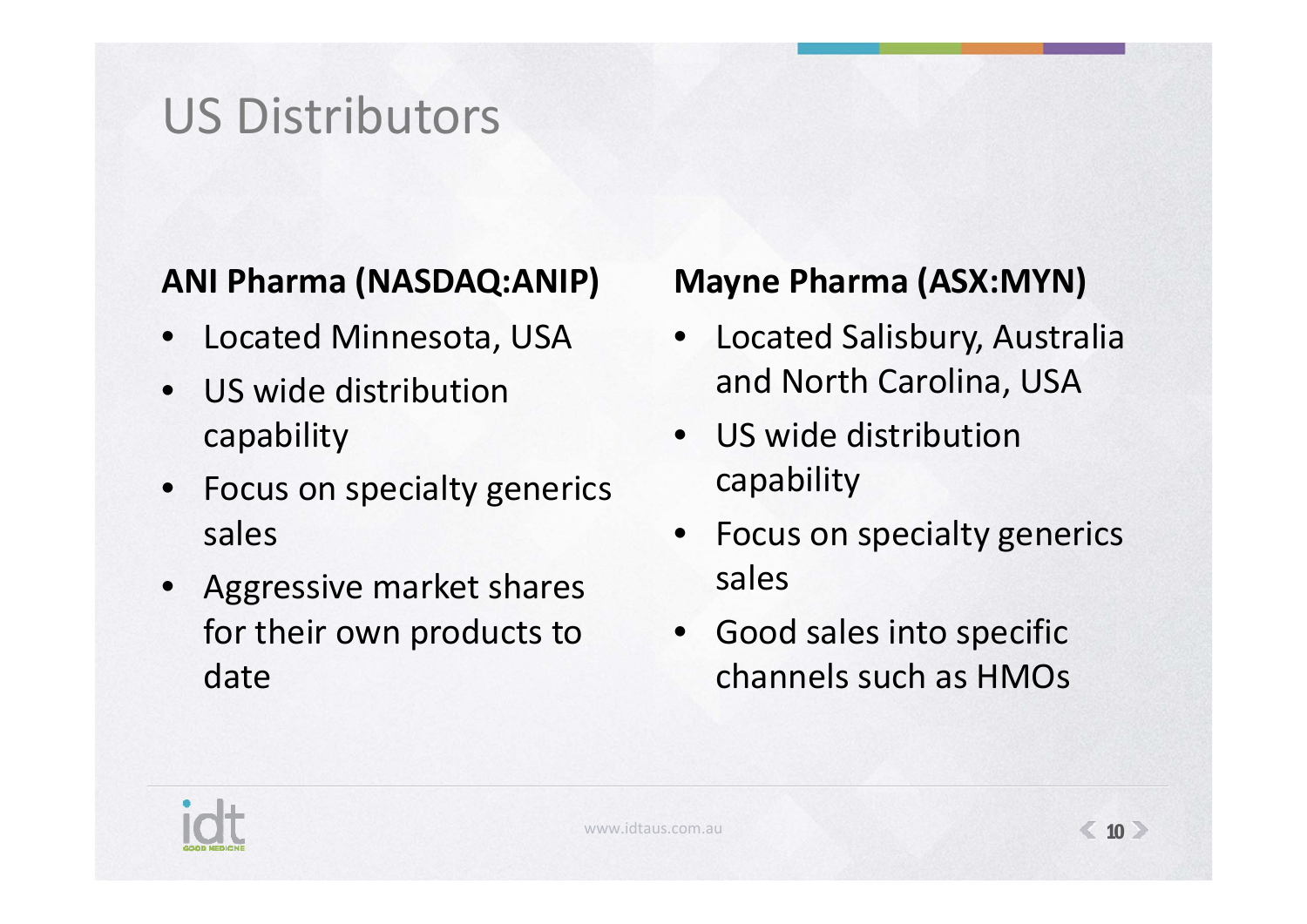#### CMAX Divestment

- Non-core business
- Simplifies structure, extends access to cash R&D tax rebate
- \$16.2m cash received in two tranches

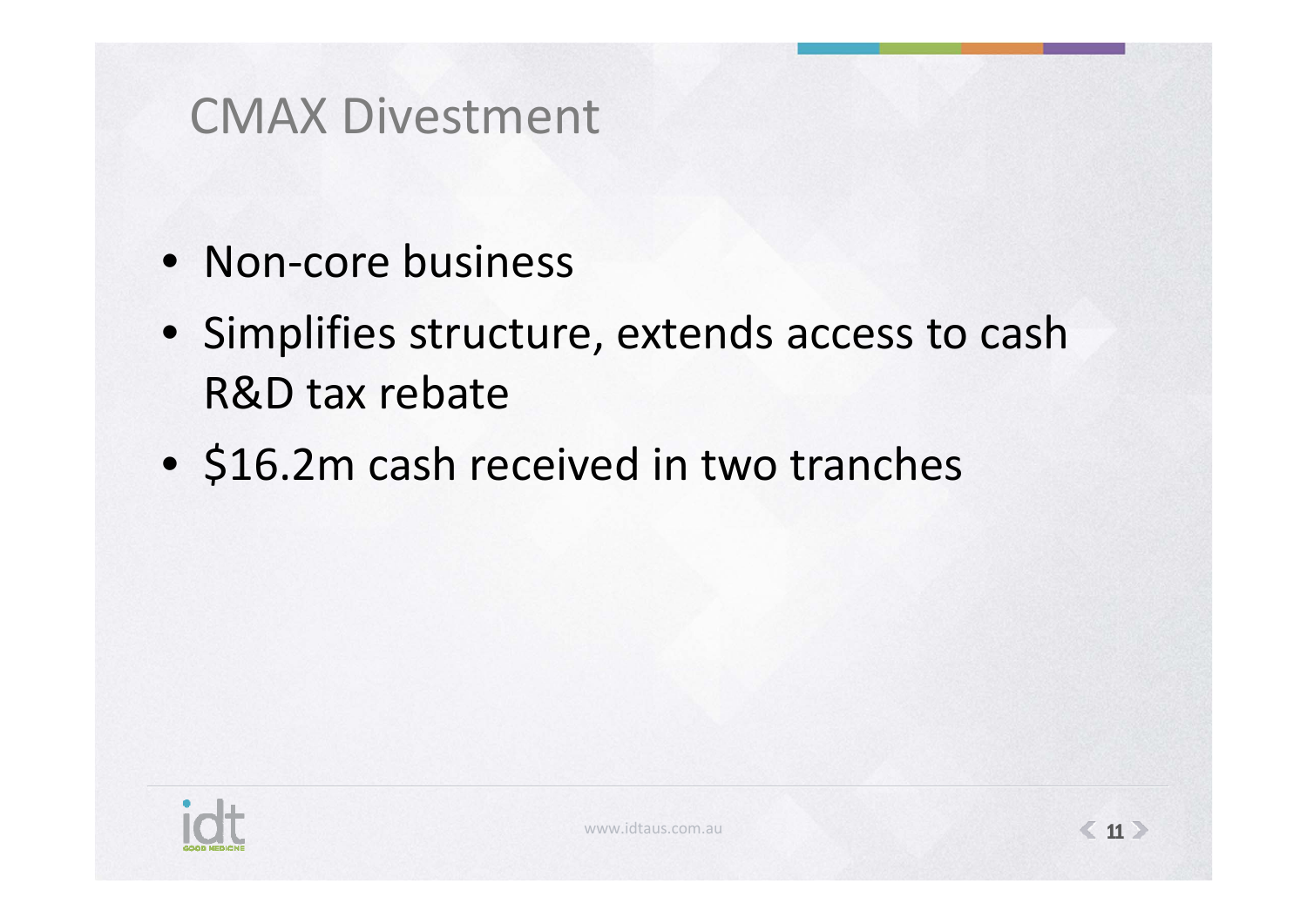#### **Issues**

#### • Strategic review by Board

- improving execution speed time to market
	- planning/scheduling/project management
	- specialist skills
- improving efficiency cost containment
	- restructure for accountability
	- simplifying processes
	- new reporting systems
- achieving critical mass plant utilisation
	- new product opportunities
	- partnerships, joint ventures

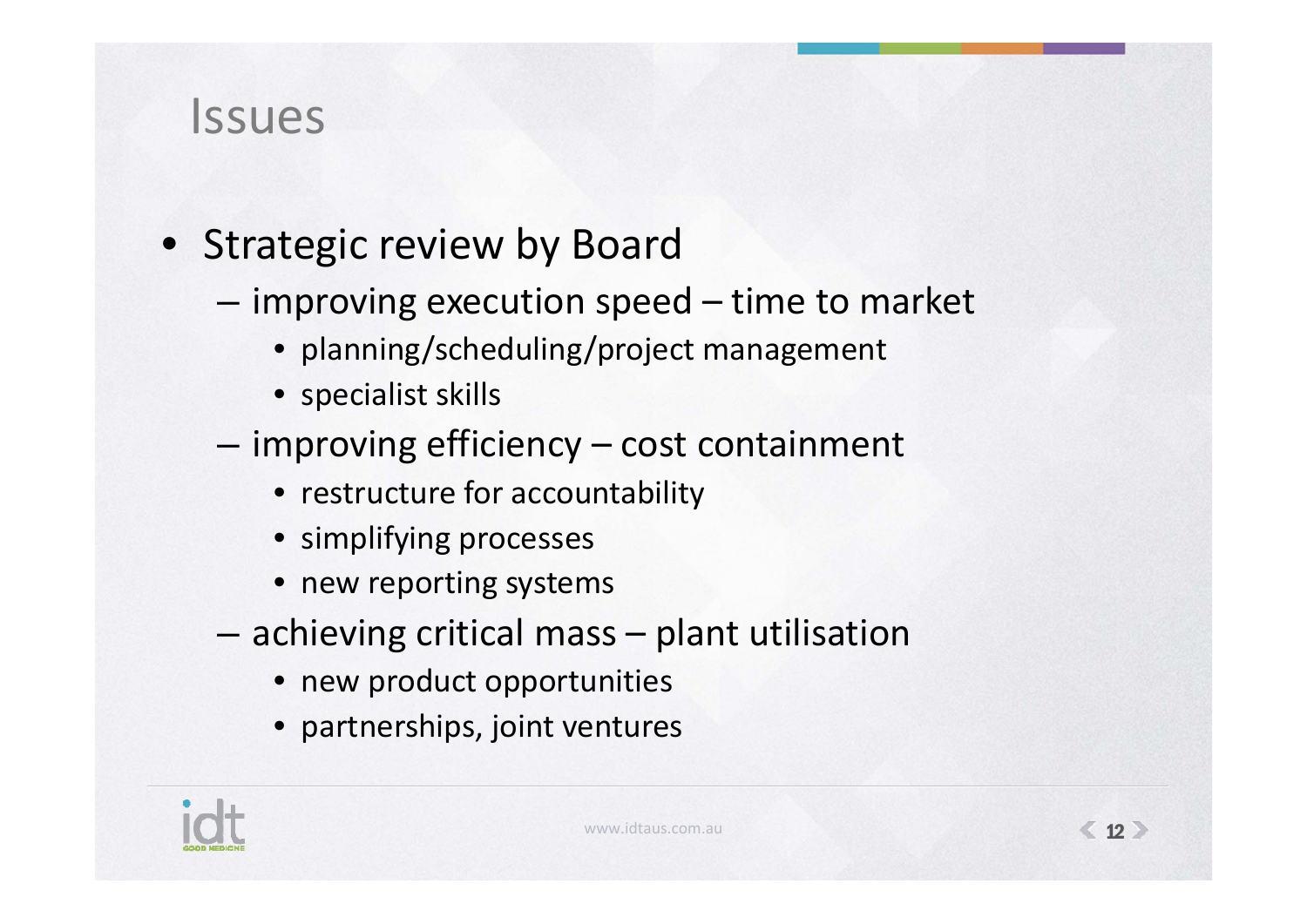# CEO Recruitment/Restructure

- Search underway, but
	- – $-$  first priority to finalise strategic direction
	- need to recruit experienced operational manager
	- –– prepared to invest the time to find the right person
- With appointment of VP Operations, clarity around CEO skill set
	- $-$  emphasis on commercial skills in pharma, particularly generics
- Several good candidates